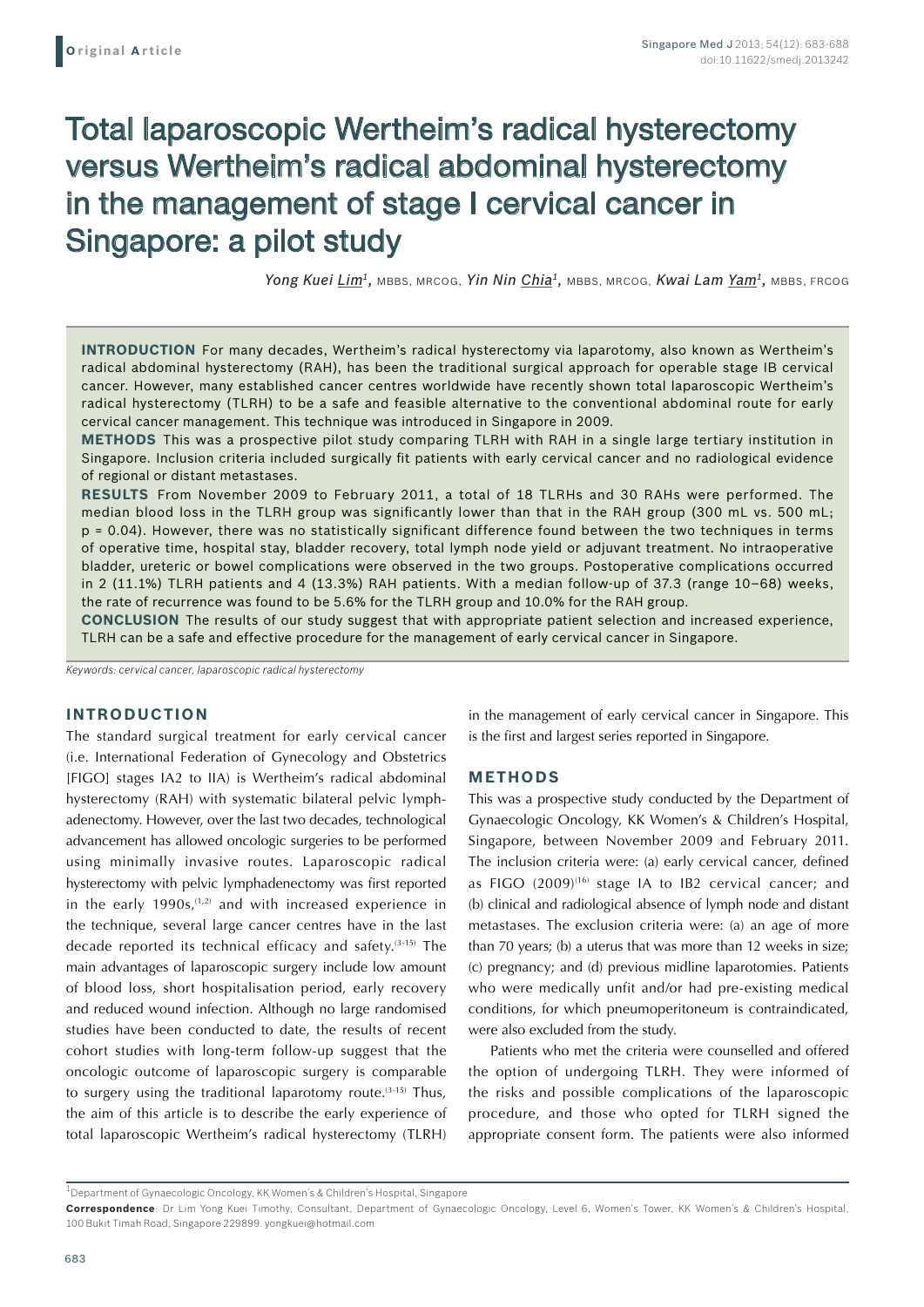of the possibility of conversion to laparotomy, in the event it was considered technically unsafe to proceed with laparoscopy. Patient demographics, intraoperative and postoperative outcomes, and pathology were recorded prospectively.

In TLRH, patients were first placed in the low lithotomy position. The uterine manipulator was not used in most cases, and surgery was carried out via four laparoscopic ports. A 12-mm balloon trocar (Kii Balloon blunt tip system; Applied Medical, Rancho Santa Margarita, CA, USA) was placed through the umbilicus via the Hasson technique. The laparoscope was inserted through the port created via the Hasson technique, and an intraperitoneal survey was performed to exclude peritoneal disease and check for suitability to proceed with laparoscopic surgery. Two 5-mm side trocars were placed at the right and left middle quadrants, just below the level of the umbilicus, and an additional disposable trocar (Versaport™ Plus bladeless 5–12-mm trocar; Covidien, Mansfield, MA, USA) was inserted at the midline above the symphysis pubis.

TLRH began with the development of the pelvic spaces (i.e. the paravesical, obturator and pararectal spaces). The external iliac, internal iliac, obturator and common iliac lymph nodes were systematically removed en bloc through the suprapubic port using either the Harmonic ACE® curved shears (Ethicon Endo-Surgery LLC, Somerville, NJ, USA) or bipolar curved forceps (Olympus, Tokyo, Japan). Any suspiciouslooking pelvic lymph node was sent for frozen section, and if positive for metastatic disease, radical hysterectomy was abandoned. The ureters were dissected off the medial peritoneal attachments by blunt dissection and mobilised down to the uterine arteries. The uterine artery and vein were transected at the point of origin from the internal iliac vessels using the Harmonic ACE® curved shears. The round ligaments were transected, the vesicouterine fold was incised with monopolar scissors, and the bladder was mobilised down to the level of the vagina. The ureteric tunnels were developed, followed by division of the vesicouterine ligaments and dissection of the ureters down to the point of their entry into the bladder. After that, the bladder was further mobilised inferiorly to ensure adequate vaginal margins.

The infundibulopelvic ligaments were transected when bilateral salpingo-oophorectomy was performed. If the ovaries were conserved, the utero-ovarian ligaments were transected. The peritoneal interface between the rectum and posterior vagina was incised in order to enter the rectovaginal space. Both uterosacral ligaments were exposed and transected. Lastly, the parametrial tissues were taken before colpotomy. A LiNA colpotomy tube (LiNA Medical, Devon, UK) was used to assist the vaginal incision and ensure adequate surgical margins (1–2 cm). The specimen, including the uterus, cervix, parametria and upper vagina margin, was removed vaginally. The vaginal cuff was sutured either laparoscopically or transvaginally.

All patients had a Foley catheter inserted and left in place for about 14 days before a trial off catheter. The catheter was not reinserted if the residual urine was less than 50 mL. For patients who underwent a modified radical hysterectomy (i.e. type II radical hysterectomy), the catheter was removed within five days.

Patients with high risk features or had lymph node metastases received adjuvant treatment. All patients were followed up every three months in the first two years, followed by six-monthly check-ups for the subsequent three years. Systemic examination, including pelvic examination and vaginal vault smear, was performed at each visit. If there was any suspicion of a recurrence, radiological imaging and tissue biopsy were performed.

Mann-Whitney *U* test and chi-square test were used for statistical analysis. Categorical variables were reported as proportion, while continuous variables were reported as median and range values. All analyses were performed in relation to treatment modality, using the Statistical Package for the Social Sciences version 15 (SPSS Inc, Chicago, IL, USA). All statistical tests were two-sided with exact significance reported. A p-value of  $< 0.05$  was considered statistically significant.

#### **RESULTS**

From November 2009 to February 2011, 92 patients with cervical cancers ranging from FIGO stages IA to IB2 were treated in KK Women's & Children's Hospital, Singapore. Of the 56 patients who met the inclusion criteria, 18 consented to TLRH and bilateral pelvic lymphadenectomy, and 30 underwent RAH. The remaining eight patients underwent a simple hysterectomy and were excluded from analysis. The patient and tumour characteristics are presented in Table I. The median age and body mass index (BMI) of the patients who underwent TLRH at diagnosis were 48 years and 22.9 kg/m<sup>2</sup>, respectively. Most of the patients were of Chinese ethnicity (77.8%) and only 2 (11.1%) were smokers. There was no statistical difference in age, parity, BMI, FIGO stage or tumour size between the TLRH and RAH groups. However, there was a difference in tumour histology between the TLRH and RAH groups; the most common histology observed in the TLRH group was endocervical adenocarcinoma (50.0%), while that in the RAH group was squamous cell carcinoma (70.0%)  $(p = 0.02)$ .

The surgical outcome data is presented in Table II. The median blood loss in the RAH group was significantly higher than that in the TLRH group (500 mL vs. 300 mL;  $p = 0.04$ ). The median operative time for the TLRH group (268 mins) was longer than that of the RAH group (240 mins), but this did not reach statistical significance ( $p = 0.44$ ). The median hospital stay was five days for the TLRH group and six days for the RAH group – this difference was not statistically significant  $(p = 0.09)$ .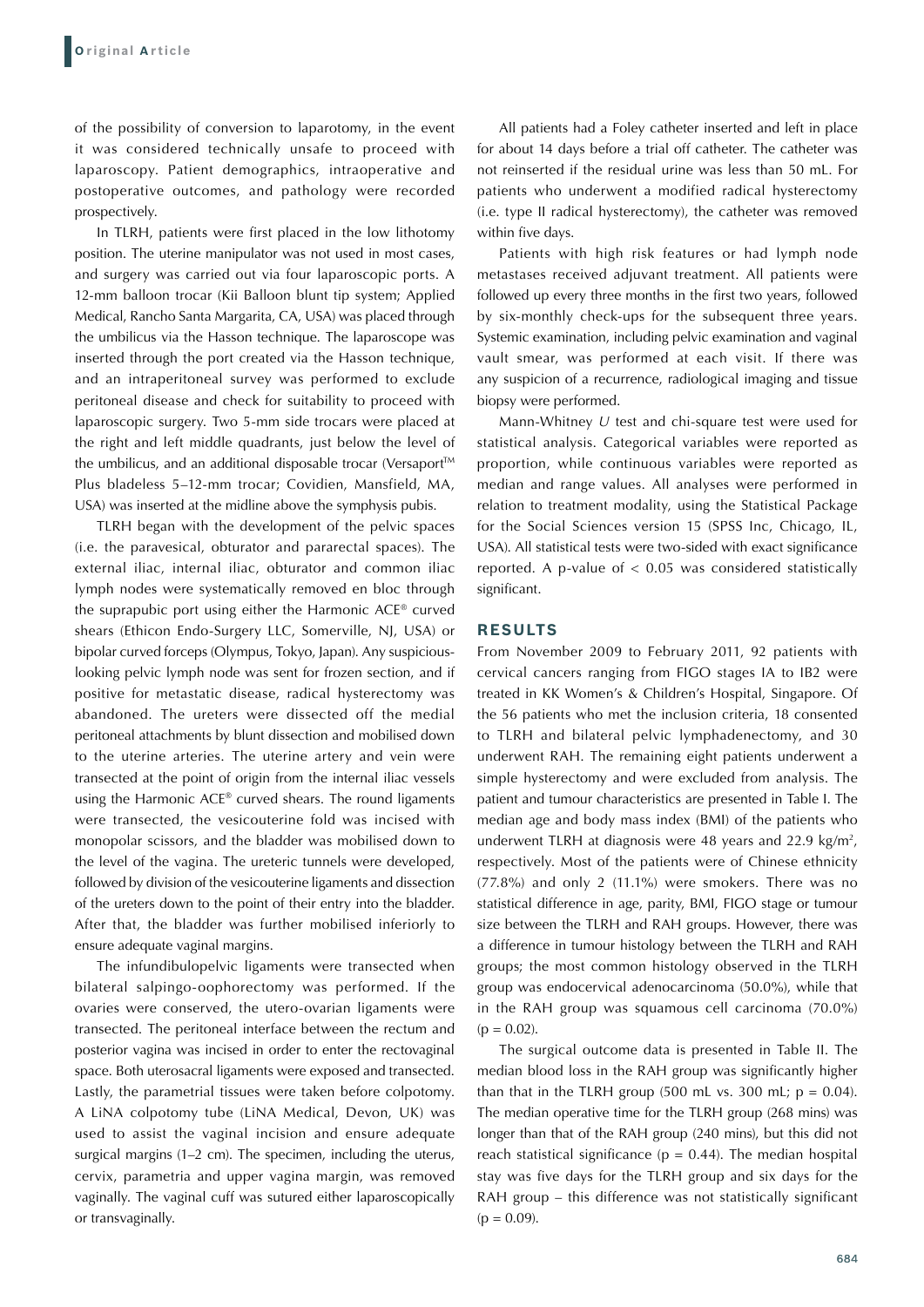| <b>Characteristic</b>                                                                                                   | No. (%)                                  | p-value                                 |      |
|-------------------------------------------------------------------------------------------------------------------------|------------------------------------------|-----------------------------------------|------|
|                                                                                                                         | $TLRH (n = 18)$                          | RAH (n = 30)                            |      |
| Age* (yrs)                                                                                                              | 48 (30-65)                               | $47(33-67)$                             | 0.58 |
| Parity*                                                                                                                 | $2(0-8)$                                 | $2(0-7)$                                | 0.85 |
| $BMI^*$ (kg/m <sup>2</sup> )                                                                                            |                                          | 22.9 (16.0-33.7) 22.4 (17.9-33.9)       | 0.53 |
| <b>Smoker</b><br>Yes<br><b>No</b>                                                                                       | 2(11.1)<br>16 (88.9)                     | 2(6.7)<br>28 (93.3)                     | 0.57 |
| <b>Ethnicity</b><br>Chinese<br>Malay<br>Others                                                                          | 14 (77.8)<br>2(11.1)<br>2(11.1)          | 24(80.0)<br>3(10.0)<br>3(10.0)          | 0.98 |
| <b>FIGO stage</b><br>IA1<br>IB1<br>IB2<br>IIA                                                                           | 2(11.1)<br>13(72.2)<br>3(16.7)<br>0(0.0) | 1(3.3)<br>23(76.7)<br>4(13.3)<br>2(6.7) | 0.62 |
| Tumour size* (cm)                                                                                                       | $2.75(0.1-6)$                            | $3(0.2-5)$                              | 0.82 |
| <b>Histology</b><br>Squamous cell<br>carcinoma<br>Endocervical<br>adenocarcinoma<br>Adenosquamous<br>carcinoma<br>Other | 6(33.3)<br>9(50.0)<br>2(11.1)<br>1(5.6)  | 21(70.0)<br>7(23.3)<br>1(3.3)<br>1(3.3) | 0.02 |

## **Table I. Characteristics of the patients and the tumours.**

\*Data is presented as median (range).

FIGO: International Federation of Gynecology and Obstetrics; RAH: Wertheim's radical abdominal hysterectomy; TLRH: total laparoscopic Wertheim's radical hysterectomy

In the TLRH group ( $n = 18$ ), serious intraoperative complication of haemorrhage from the parametrial vessels, which required conversion to laparotomy, was encountered in 1 (5.6%) patient. No intraoperative bladder, ureteric or bowel complications were encountered. There was a total of 2 (11.1%) postoperative complications encountered in the TLRH group – one patient suffered from long-term voiding disorder that required intermittent self-catheterisation, while another patient had a right ureterovaginal fistula that developed 10 days after surgery. For the latter patient, the insertion of a double J stent stopped urine leakage from the vagina. Fortunately, the fistula closed spontaneously after six weeks, and the stent was removed uneventfully. In the RAH group ( $n = 30$ ), there was a total of 4 (13.3%) postoperative complications, namely postoperative wound infection and breakdown. There was no intraoperative complication in the RAH group.

No statistical difference was found between the number of lymph nodes removed in the TLRH group and that removed in the RAH group (26 vs. 22,  $p = 0.48$ ). Although there was no radiological or clinical evidence of lymph node metastases in the TLRH group, lymphovascular space invasion (LVSI) was seen in 8 (44.4%) patients and 4 (22.2%) had micrometastases, mainly to the obturator nodes. Microscopic parametrial involvement was observed in 2 (11.1%) patients and microscopic vaginal involvement in 4 (22.2%) patients (Table III). There was no statistical difference in the presence of LVSI, lymph

| <b>Outcome</b>                    | Median (range)   | p-value            |      |
|-----------------------------------|------------------|--------------------|------|
|                                   | TLRH $(n = 18)$  | RAH (n = 30)       |      |
| Operative<br>time (mins)          | 268 (216-480)    | 240 (128-388)      | 0.44 |
| Blood loss (mL)                   | $300(100-1.000)$ | 500 (180-6,000)    | 0.04 |
| Hospital stay<br>(days)           | $5(3-9)$         | $6(3-29)$          | 0.09 |
| <b>Bladder</b><br>recovery (days) | $19.5(2.0-43.0)$ | $21.0(3.0 - 50.0)$ | 0.65 |
| No. of lymph<br>nodes removed     | $26(19-49)$      | $22(5-81)$         | 0.48 |

RAH: Wertheim's radical abdominal hysterectomy; TLRH: total laparoscopic Wertheim's radical hysterectomy

**Table III. Histological risk factors of the patients and the adjuvant therapy received.**

| Variable                                            | No. (%)                   |                          | p-value |
|-----------------------------------------------------|---------------------------|--------------------------|---------|
|                                                     | <b>TLRH</b><br>$(n = 18)$ | <b>RAH</b><br>$(n = 30)$ |         |
| <b>LVSI</b> present                                 | 8(44.4)                   | 16(53.3)                 | 0.77    |
| <b>Positive lymph node metastases</b>               | 4(22.2)                   | 5(16.7)                  | 0.71    |
| <b>Positive parametrial</b><br>involvement          | 2(11.1)                   | 5(16.7)                  | 0.70    |
| <b>Close/positive vaginal</b><br>margin involvement | 4(22.2)                   | 4(13.3)                  | 0.27    |
| <b>Adjuvant treatment</b>                           |                           |                          | 0.80    |
| None                                                | 8(44.4)                   | 14 (46.7)                |         |
| Radiotherapy                                        | 3(16.7)                   | 7(23.3)                  |         |
| Concurrent chemoradiotherapy                        | 7(38.9)                   | 9(30.0)                  |         |

LVSI: lymphovascular space invasion; RAH: Wertheim's radical abdominal hysterectomy; TLRH: total laparoscopic Wertheim's radical hysterectomy

node metastases, parametrial involvement or positive vaginal margin status between the two groups.

A total of 10 (55.6%) and 16 (53.3%) patients in the TLRH and RAH groups received adjuvant treatment, respectively ( $p = 0.80$ ). In the TLRH group, 3 patients received only radiotherapy (2 patients had small field pelvic radiotherapy and brachytherapy, and 1 patient had standard field pelvic radiotherapy and brachytherapy), while 7 patients received concurrent chemoradiotherapy (6 patients had concurrent chemoradiotherapy with weekly cisplatin at 40 mg/m<sup>2</sup>, and 1 patient received concurrent cisplatin/5-fluorouracil with pelvic radiotherapy).

With a median follow-up of 37.3 (range 10–68) weeks in the TLRH group, 1 (5.6%) patient had a recurrence of the cancer. This patient had FIGO stage IB2 primary endometroid adenocarcinoma of the cervix and micrometastases to two obturator lymph nodes. Although the patient was counselled to receive concurrent chemoradiotherapy, she unfortunately developed back pain one month after surgery, just prior to commencement of the adjuvant treatment. Computed tomography revealed the presence of right pelvic and para-aortic adenopathy, consistent with recurrence. In the RAH group, the median follow-up was 23 (range 4–63) weeks and 3 (10.0%)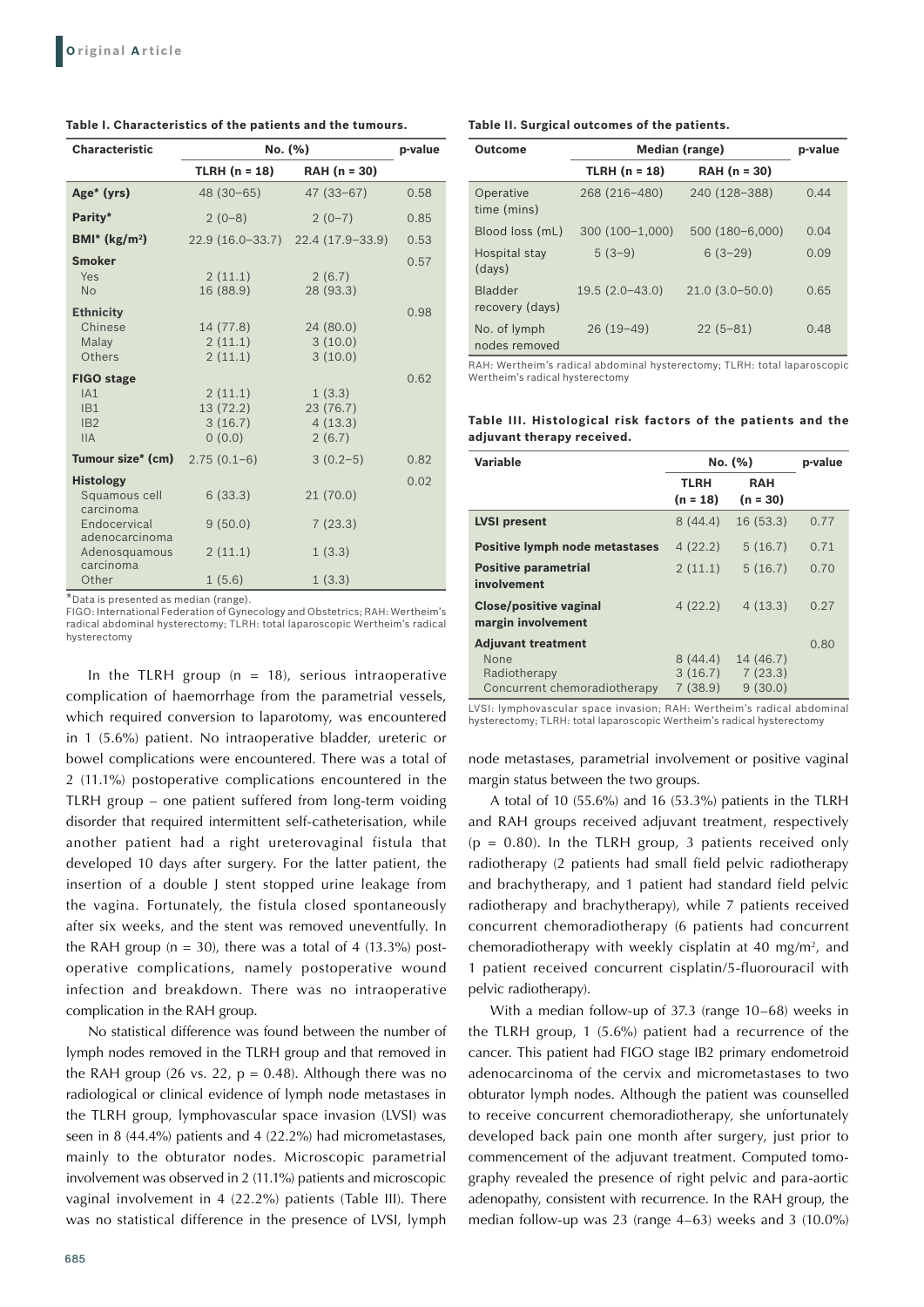recurrences were observed. The sites of recurrence in the RAH group were the vaginal vault, lumbar spine and retroperitoneal lymph nodes.

## **DISCUSSION**

Minimally invasive surgery in gynaecological oncology took many years to be accepted into mainstream practice due to the fear of compromising the patient's oncologic outcome, as well as the need for additional training in advanced laparoscopic techniques. However, with the advancements in laparoscopic equipment and improvements in surgical techniques over the past decade, it is now part of mainstream practice to offer minimally invasive surgery for selected cases.

In oncology, for a new surgical technique to be accepted, operative outcomes including complication and long-term survival rates have to be analysed. Recent evidence from a few large case series show that TLRH is a safe procedure that does not affect oncologic outcome; TLRH was also shown to have the added benefits of laparoscopy, such as low blood loss, less wound pain, less wound infection and better cosmesis.(3,10-14,16) Published in 2010 and the only randomised phase ll study on the subject, Naik et al's study compared laparoscopic-assisted radical vaginal hysterectomy (LARVH) with RAH in 13 women with stage IB1 cervical cancer (7 in the LARVH arm and 6 in the RAH arm over a period of 20 months).<sup>(13)</sup> That small study confirmed the short-term surgical benefits of LARVH, but cautioned that LARVH is a less radical procedure than RAH and should be restricted to women with small tumours.<sup>(13)</sup>

In the literature, median blood loss has been reported to range from 55 mL to 400 mL for TLRH, $(3-15)$  and from 800 mL to 1,500 mL for RAH.<sup>(17)</sup> The results of our study compared favourably with other series in the literature, with a significantly lower median blood loss for the TLRH group. In previous studies, the reported median operative time for TLRH ranged from 196 mins to 371 mins.<sup>(3-15)</sup> whereas in our study, the median operative time for TLRH was 268 mins. This time was statistically similar to that of the RAH group in our study  $(240 \text{ mins}; p = 0.44)$ .

In most TLRH studies, intraoperative complications rates ranged from 0% to 15%, and complications included cystotomy, and ureteric, rectal and vascular injuries.(3-15) This rate of intraoperative complications is similar to that for RAH, which has been reported to range from 4.4% to 6.6% for urinary tract-related complications and 8.7% for other complications (e.g. nerves, intestinal and haemorrhage).<sup>(18,19)</sup> In our study, 1 (5.6%) patient from the TLRH group had a serious intraoperative complication (i.e. massive bleeding) that necessitated conversion to laparotomy, while no intraoperative complication was encountered in the RAH group.

On the other hand, the postoperative complication rates reported in most TLRH studies ranged from 4% to 40%, with urological complications such as urinary tract infection, voiding

dysfunction, and vesicovaginal or ureterovaginal fistulas being the most frequently reported complication. $(3-17)$  In contrast, the reported postoperative complication rates for RAH ranged from 4.4% to  $20\%$ .<sup> $(18,19)$ </sup> In our study, the overall postoperative complication rate for the TLRH group was  $11.1\%$  (n = 2) – one voiding dysfunction and one ureterovaginal fistula. This rate was not statistically different from that of the RAH group  $(13.3\%; p = 0.49)$ . The surgical results of our study indicate that when TLRH is conducted by experienced surgeons, it is a fairly safe procedure with complication rates not inferior to that of traditional RAH.

Cancer relapse occurs even in early cervical cancer. In RAH, the occurrence of cancer relapse was reported to range from 12% to 25%.<sup>(20,21)</sup> Relapse rates from 0% to 13% have been reported in various TLRH studies with a median follow-up of  $7-92$  months.<sup>(3-15)</sup> In our study, the relapse rate in the TLRH group was 5.6%, occurring in a patient with FIGO stage IB2 endometroid adenocarcinoma of the cervix. This rate was not inferior to the recurrence rate of the RAH group  $(10.0\%; p = 1.00)$ . Port site metastases (PSMs) is another concern with laparoscopic procedures in cancer treatment. Studies have shown that most PSMs occur in women with ovarian cancers.(22-24) For cervical cancers, less than 20 cases of PSM have been reported, with the majority occurring in women with positive nodes and tumours with squamous histology. $(23)$ It has been hypothesised that PSM occurs as a result of iatrogenic tumour dissemination during the removal of positive nodes or during uterine manipulation.<sup>(13)</sup> Recent publications of laparoscopic staging for gynaecological malignancies revealed that port site recurrence is rare for cervical cancers  $(0.43\%).^{(23,24)}$  In our study, the removal of lymph nodes was done under direct vision through a 5–12 mm disposable port without contact with skin tissue, thus eliminating the need for an endobag. This technique has been utilised in our institution for the past 2.5 years for all cases of cervical and endometrial cancers managed via laparoscopy, and there have been no reports of PSM to date.

Intermediate and long-term survival data of patients who underwent TLRH is now available and has been published in several studies (Table IV).<sup> $(3,4,10-12,14,15)$ </sup> The study with the longest follow-up was conducted by Lee et al.<sup>(12)</sup> There was a total of 139 women with FIGO stage IA2 to IIA cervical cancer in that study, and the percentage of disease-free patients and the overall survival rate were 91.01% and 92.78%, respectively, with a median follow-up of 92.1 months.<sup>(12)</sup> Since the present study was a pilot study with a median follow-up of 37.3 weeks (i.e. 8.6 months), we were unable to comment on intermediate or long-term survival. To address this, we have planned a future prospective cohort study comparing this group of patients with another group of patients who underwent RAH with a median follow-up of at least five years. The long-term survival outcome of patients who underwent TLRH from other studies are encouraging.(3-4,10-15)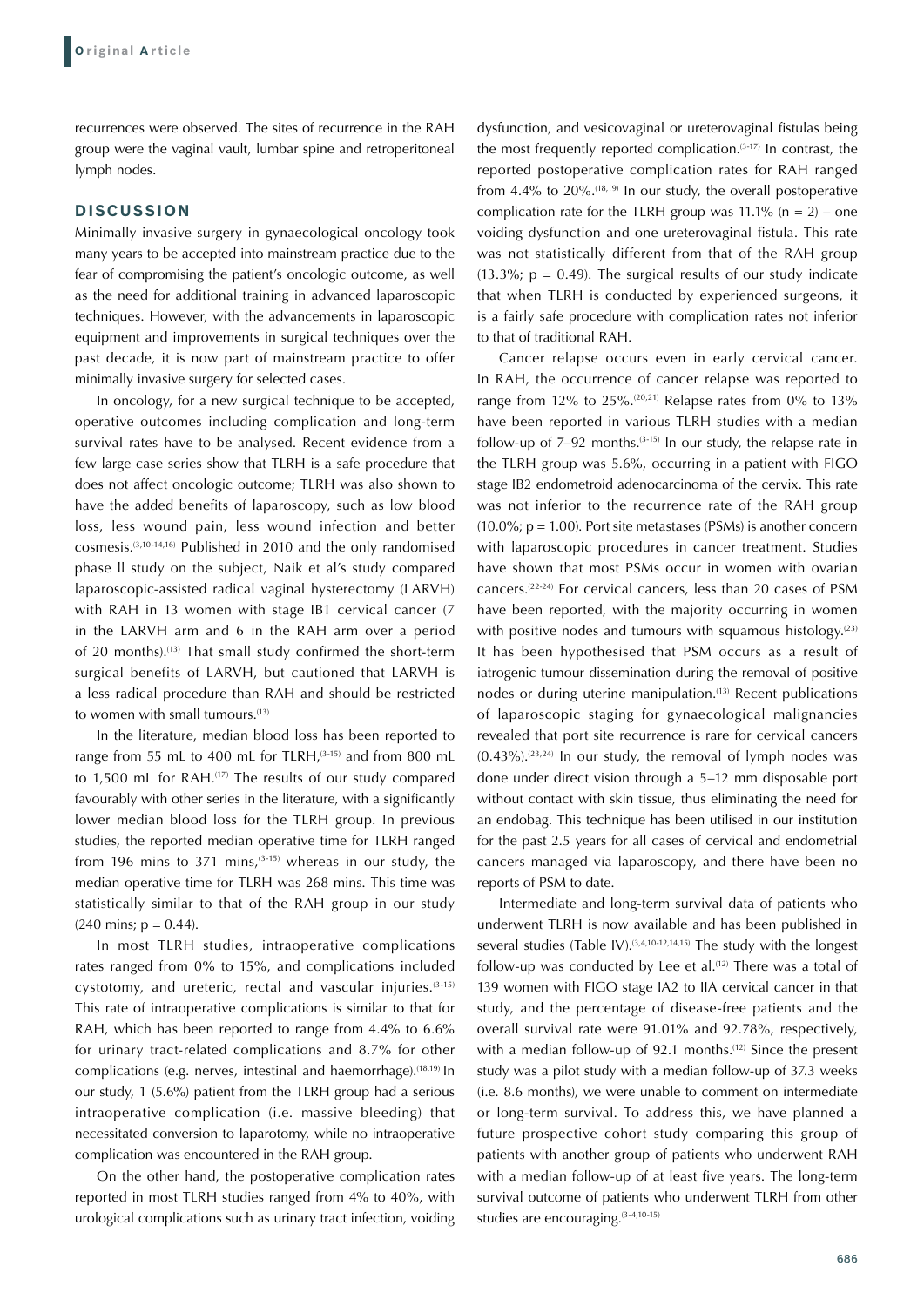| Study, yr                          | No. of<br>patients | FIGO stage | Intraoperative<br>complications<br>(%) | Postoperative<br>complications<br>(% ) | Median<br>follow-up<br>(mths) | Relapse<br>rate $(\%)$ | <b>Survival</b><br>rate $(\%)$ |
|------------------------------------|--------------------|------------|----------------------------------------|----------------------------------------|-------------------------------|------------------------|--------------------------------|
| Spirtos et al, 2002 <sup>(3)</sup> | 78                 | $IA2-IB1$  | 9.0                                    | 9.0                                    | 66.8                          | 10.3                   | 93.6                           |
| Pomel et al. 2003 <sup>(4)</sup>   | 50                 | $IA1-IB1$  | $\overline{2}$                         | $\overline{4}$                         | 44                            | 6                      | 98                             |
| Li et al, 2007 <sup>(10)</sup>     | 90                 | $IB1-IIA$  | 8                                      | 40                                     | 26                            | 13                     | 90                             |
| Pellegrino et al,<br>$2009^{(11)}$ | 101                | IB1        | $\overline{2}$                         | 24                                     | 30                            | 10                     | 95                             |
| Lee et al, $2010^{(12)}$           | 139                | $IA$ -IIA  | 6.50                                   | 15.10                                  | 92.10                         | 7.90                   | 92.78                          |
| Park et al, 2011 <sup>(14)</sup>   | 125                | $IB1-IB2$  | <b>NA</b>                              | 10.4                                   | 53.0                          | 10.4                   | IB1: 96.0<br>IB2: 83.0         |
| Yan et al. 2011 <sup>(15)</sup>    | 240                | $IA2-IIA$  | 7.08                                   | 9.16                                   | 35.00                         | <b>NA</b>              | IB1: 82.00<br>IB2: 66.00       |
| Present study                      | 18                 | $IA - IB2$ | 5.6                                    | 11.1                                   | 8.6                           | 5.6                    | <b>NA</b>                      |

**Table IV. Outcomes of selected studies on total laparoscopic Wertheim's radical hysterectomy with intermediate and long-term follow-up.** 

FIGO: International Federation of Gynecology and Obstetrics; NA: not applicable

Based on the early data we have gathered and the findings of other studies,(3-15) we have reviewed our selection criteria for TLRH for cervical cancer. We now offer TLRH to women with cervical tumours that are less than 4 cm in size (i.e. FIGO Stage IB1 or lower), no clinical or radiological evidence of distant metastases, and no histological-type squamous cell carcinoma, endocervical adenocarcinoma or adenosquamous carcinoma.

The main factor contributing to the poor pick-up of laparoscopy in oncologic surgery is the apparent long learning curve due to difficult techniques and the need for delicate teamwork. However, as many studies have shown, once this has been overcome, patients benefit from laparoscopy surgery due to the low perioperative complications rates and uncompromised survival rates. In a recent study that evaluated the learning curve for TLRH, the authors demonstrated that the learning curve improved after only 23 cases with the 'buddy operating' method, in which two surgeons operate together to increase the rate of skill acquisition.<sup>(25)</sup> This method is also practised in our institution, and a reduction in the operative time for TLRH was noted with gained experience in the technique. In recent years, some promising results on the use of robot-assisted laparoscopic surgery in the management of early cervical cancer has been demonstrated.<sup>(26,27)</sup> Robotassisted laparoscopic surgery offers the advantage of threedimensional vision, tremor reduction, greater intra-abdominal articulation and motion scaling, which may shorten the learning curve for laparoscopic surgery, but at an increased cost. Longterm randomised studies on these new surgical techniques are needed to establish their cost-effectiveness and longterm benefits.

In conclusion, although TLRH is a technically demanding technique with a steep learning curve, the preliminary results are promising. With appropriate patient selection and increased experience, TLRH can be a safe and effective procedure for the management of early cervical cancer in Singapore.

# **REFERENCES**

- 1. Nezhat CR, Burrell MO, Nezhat FR, Benigno BB, Welander CE. Laparoscopic radical hysterectomy with paraaortic and pelvic bode dissection. Am J Obstet Gynecol 1992; 166:864-5.
- 2. Querleu D. Laparoscopic radical hysterectomy. Am J Obstet Gynecol 1993; 168:1643-5.
- 3. Spirtos NM, Eisenkop SM, Schlaerth JB, Ballon SC. Laparoscopic radical hysterectomy (type III) with aortic and pelvic lymphadenectomy in patients with stage I cervical cancer: surgical morbidity and intermediate follow-up. Am J Obstet Gynecol 2002; 187:340-8.
- 4. Pomel C, Atallah D, Le Bouedec G, et al. Laparoscopic radical hysterectomy for invasive cervical cancer: 8 year experience of a pilot study. Gynecol Oncol 2003; 91:534-9.
- 5. Abu-Rustum NR, Gemignani ML, Moore K, et al. Total laparoscopic radical hysterectomy with pelvic lymphadenectomy using the argon-beam coagulator: pilot data and comparison to laparotomy. Gynecol Oncol 2003; 91:402-9.
- 6. Nezhat F, Mahdavi A, Nagarsheth NP, et al. Total laparoscopic radical hysterectomy and pelvic lymphadenectomy using harmonic shears. J Minim Invasive Gynecol 2006; 13:20-5.
- 7. Frumovitz M, dos Reis R, Sun CC, et al. Comparison of total laparoscopic and abdominal radical hysterectomy for patients with early stage cervical cancer. Obstet Gynecol 2007; 110:96-102.
- 8. Ghezzi F, Cromi A, Ciravolo G, et al. Surgicopathologic outcome of laparoscopic versus open radical hysterectomy. Gynecol Oncol 2007; 106:502-6.
- 9. Malzoni M, Tinelli R, Cosentino F, Perone C, Vicario V. Feasibility, morbidity and safety of total laparoscopic radical hysterectomy with lymphadenectomy: our experience. J Minim Invasive Gynecol 2007; 14:584-90.
- 10. Li G, Yan X, Shang H, et al. A comparison of laparoscopic radical hysterectomy and pelvic lymphadenectomy and laparotomy in the treatment of Ib-IIa cervical cancer. Gynecol Oncol 2007; 105:176-80.
- 11. Pellegrino A, Vizza E, Fruscio R, et al. Total laparoscopic radical hysterectomy and pelvic lymphadenectomy in patients with Ib1 stage cervical cancer: analysis of surgical and oncological outcome. Eur J Surg Oncol 2009; 35:98-103.
- 12. Lee CL, Wu KY, Huang KG, Lee PS, Yen CF. Long-term survival outcomes of laparoscopically assisted radical hysterectomy in treating early-stage cervical cancer. Am J Obstet Gynecol 2010; 203:165.e1-7.
- 13. Naik R, Jackson KS, Lopes A, Cross P, Henry JA. Laparoscopic assisted radical vaginal hysterectomy versus radical abdominal hysterectomy - a randomised phase II trial: perioperative outcomes and surgicopathological measurements. BJOG 2010; 117:746-51.
- 14. Park NY, Chong GO, Hong DG, et al. Oncologic results and surgical morbidity of laparoscopic nerve-sparing radical hysterectomy in the treatment of FIGO stage IB cervical cancer: long term follow-up. Int J Gynecol Cancer 2011; 21:355-62.